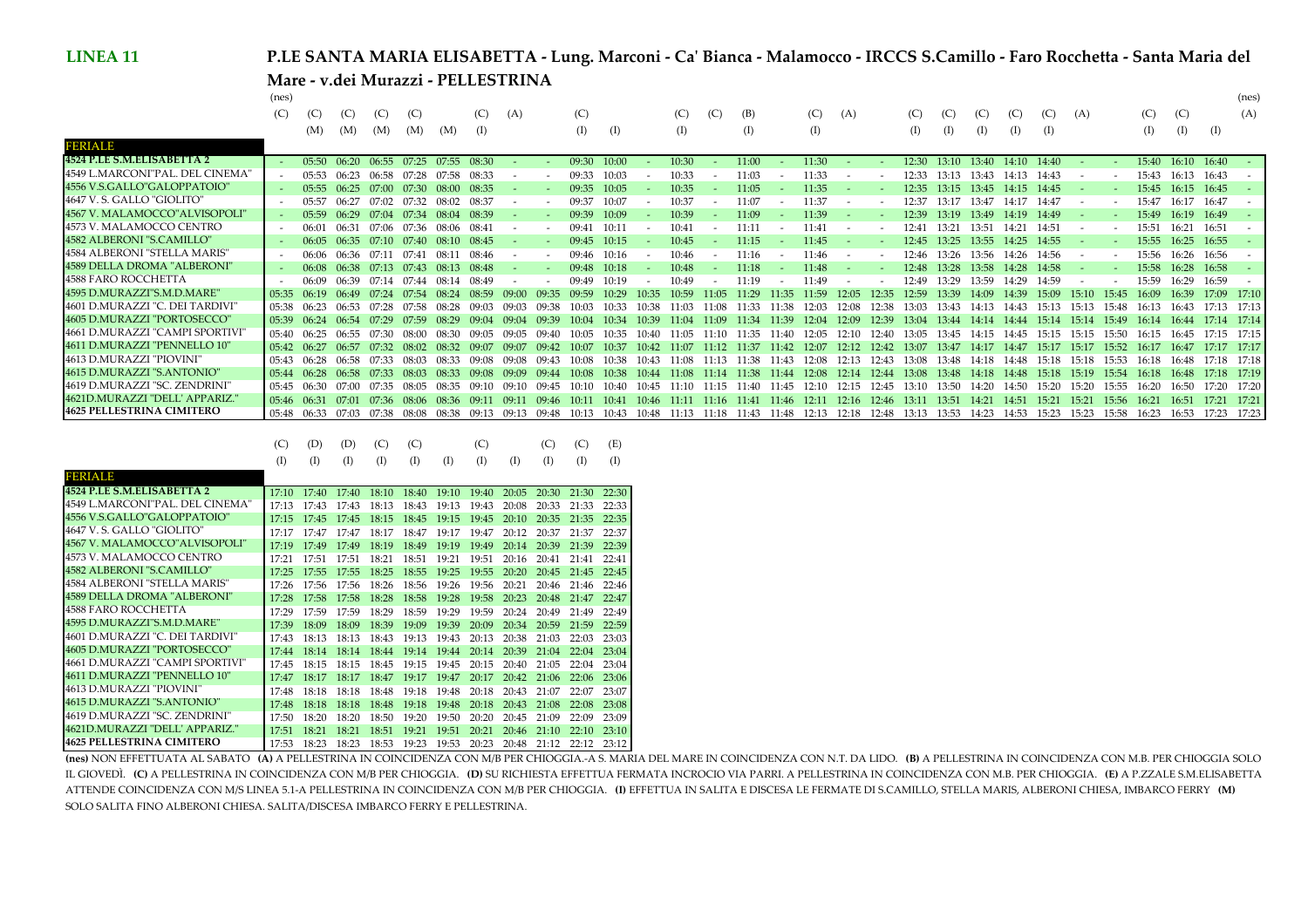## **P.LE SANTA MARIA ELISABETTA - Lung. Marconi - Ca' Bianca - Malamocco - IRCCS S.Camillo - Faro Rocchetta - Santa Maria del Mare - v.dei Murazzi - PELLESTRINA**

|                                 | (M)   | (M)             | (M)         | (M)     | (M)      |         | (H)    |       | (H)     | (H)     | (H)     | (H)         | (H)      |       |                   | (H)       | (H)     | (H)     | (H)       |         | (H)     |       | (H)   | (H)         | (H)             | (H)                     | (H)       | (H)               | (H)         | (H)         |
|---------------------------------|-------|-----------------|-------------|---------|----------|---------|--------|-------|---------|---------|---------|-------------|----------|-------|-------------------|-----------|---------|---------|-----------|---------|---------|-------|-------|-------------|-----------------|-------------------------|-----------|-------------------|-------------|-------------|
| <b>FESTIVO</b>                  |       |                 |             |         |          |         |        |       |         |         |         |             |          |       |                   |           |         |         |           |         |         |       |       |             |                 |                         |           |                   |             |             |
| 4524 P.LE S.M.ELISABETTA 2      | 05:50 |                 | 06:20 06:55 | 07:25   | 07:55    |         | 08:30  |       | 09:30   | 10.00   | 10:30   | 11:00 11:30 |          |       |                   | 12:30     | 13:10   | 13:40   | $-14:10$  |         | 14:40   |       | 15:40 |             |                 | 16:10 16:40 17:10 17:40 |           | 18:10 18:40 19:10 |             |             |
| 4549 L.MARCONI"PAL. DEL CINEMA" | 05:53 | 06:23           | 06:58       | 07.28   | 07:58    |         | 08:33  |       | 09.33   | 10.03   | 0.33    |             | 11:33    |       |                   | 12.33.    | $13-13$ | 13:43   | 14:13     |         | 14:43   |       | 15.43 | 16.13       | 16.43           | 17.13                   | 7.43      | 18.13             | 18:43 19:13 |             |
| 4556 V.S.GALLO"GALOPPATOIO"     | 05:55 | 06:25           | 07.00       | 07:30   | 08:00    |         | 08:37  |       | 09.37   | $10-07$ | 10:37   | 11:07       | 11:37    |       |                   | 12:37     | 13.17   | 13:47   | 14:17     |         | 14:47   |       | 15:47 | 16:17       | 16.47           | 17:17                   | 17:47     | 18:17             |             | 18:47 19:17 |
| 4647 V.S. GALLO "GIOLITO"       | 05:57 | 06:27           | 07.02       | 07.32   | 08:02    |         | 08:38  |       | 09:38   | $10-08$ | 10:38   | 11:08       | 11:38    |       |                   | 12.38     | 13.18   | 13:48   | -14:18    |         | 14:48   |       | 15:48 | 16:18       | 16.48           | 17:18                   | 17:48     | 18.18             | 18:48 19:18 |             |
| 4567 V. MALAMOCCO" ALVISOPOLI'  | 05:59 | 06:29           | 07.04       | 07.34   | 08.04    |         | 08:40  |       | 09:40   | $10-10$ | 10:40.  | -11-10-     | - 11:40  |       |                   | $12 - 40$ | 13.20   | 13:50   | 14:20     |         | 14:50   |       | 15:50 | 16:20       | 16:50           | 17.20                   | 17:50     | 18.20             | 18:50 19:20 |             |
| 4573 V. MALAMOCCO CENTRO        | 06:01 | 06:31           | 07.06       | 07:36   | 08:06    |         | 08:43  |       | 09:43   |         | 10:43.  | $11-13$     | 11:43    |       |                   | 12.43     | 13.23   | 13:53   | 14:23     |         | 14:53   |       | 15:53 | 16.23       | 16.53           | 17:23                   | 17:53     | 18.23             | 18:53 19:23 |             |
| 4582 ALBERONI "S.CAMILLO"       | 06:05 | $06:35$ $07:10$ |             | 07:40   | 08:10    |         | 08:47  |       | 09:47   | 10.17   | 10:47   | 11:17       | $-11:47$ |       |                   | 12:47     | 13:27   | 13:57   | 14:27     |         | 14:57   |       | 15:57 | 16.27       | 16:57           | 17:27                   | $17 - 57$ | 18.27             |             | 18:57 19:27 |
| 4584 ALBERONI "STELLA MARIS"    | 06:06 | 06:36           |             | $07-41$ | $08 - 1$ |         | 08:47  |       | 09.47   |         | 0.47    |             | 11:47    |       |                   |           | 13.27   | 13:57   | 14:27     |         | 14:57   |       | 15:57 | 16.27       | 16:57           | 17.27                   | 7.57      | 18.27             | 18:57       | 19:27       |
| 4589 DELLA DROMA "ALBERONI"     | 06:08 | 06:38           | 07:13       | 07:43   | 08:13    |         | 08:49  |       | 09.49   | $10-19$ | 10:49   | 11:19       | 11:49    |       |                   | 12:49     | 13:29   | 13:59   | 14:29     |         | 14:59   |       | 15:59 | 16:29       | 16:59           | 17:29                   | 17:59     | 18:29             |             | 18:59 19:29 |
| 4588 FARO ROCCHETTA             | 06:09 | 06.39           | 07.14       | 07.44   | $08-14$  |         | 08:51  |       | 09.51   | 10.21   | 10:51   | 11:21       | -11:51   |       |                   | 12:51     | 13:31   | 14:01   | 14:31     |         | 15:01   |       | 16:01 | 16:31       | 17.01           | 17:31                   | 18.01     | 18.31             | 19.01       | 19:31       |
| 4595 D.MURAZZI"S.M.D.MARE"      | 06:19 | 06.49           | 07.24       | 07.54   | 08.24    |         | 09.01  | 09.35 | $10-01$ | $10-31$ | 11.01   | $11-31$     | 12:01    | 12:05 | 12:35             | 13.01     | 13.41   | 14:11   | 14.41     | $15-10$ | $15-11$ | 15.45 | 16.11 | 16.41       | 17.11           | $17-41$                 | 18.11     | 18:41             | 19:11 19:41 |             |
| 4601 D.MURAZZI "C. DEI TARDIVI" | 06:23 | 06:53           |             | 07.58   | 08.28    | 09.03   | 09.05  | 09.38 | 10.05   | 10:35   | 11:05   | 11:35       | 12:05    | 12:08 | 12:38             | 13:05     | 13:45   | 14:15   | 14:45     | 15 13   | 15:15   | 15.48 | 16:15 | 16:45       | 17.15           | 17.45                   | 18.15     | 18.45             | 19:15 19:45 |             |
| 4605 D.MURAZZI "PORTOSECCO"     | 06:24 | 06:54           | 07.29       | 07.59   | 08.29    |         |        | 09.39 | 10.06   | 10.36   | 11:06   | 11.36       | 12:06    | 12.09 | 12:39             | 13:06     | -13:46  | 14:16   | 14.46     | 15.14   | 15.16   | 15.49 |       | 16:16 16:46 | $17.16$ $17.46$ |                         | 18.16     | 18.46             |             | 19:16 19:46 |
| 4661 D.MURAZZI "CAMPI SPORTIVI  | 06.25 | $06 - 55$       |             | 08.00   | 08.30    |         |        |       | 10.07   | 10.37   |         | 11.37       | 12.07    | 12.10 | 12:40             | 13.07     | 13.47   | 14.17   |           | 15.15   | 15.17   | 15.50 | 16:17 | 16.47       | 17.17           | $17 - 47$               | 18.17     | 18.47             | 19:17 19:47 |             |
| 4611 D.MURAZZI "PENNELLO 10"    | 06.27 | 06:57           | 07:32       | 08:02   | 08.32    | 09.07   | -09.08 | 09.42 | $10-08$ | 10.38   | 11:08   | 11:38       | 12:08    |       | 12:12 12:42 13:08 |           | 13:48   | - 14:18 | - 14:48   | 15:17   | - 15:18 | 15:52 | 16.18 | - 16:48     | $17.18$ $17.48$ |                         | 18.18     | 18.48             | 19:18 19:48 |             |
| 4613 D.MURAZZI "PIOVINI"        | 06:28 | 06:58           | 07.33       | -08.03  | 08.33    | 09.08   | 09.09  | 09.43 | 10፡09   | 10.39   | 11.09   | $11-39$     | 12:09    | 12.13 | 12.43             | 13.09     | 13:49   | 14.19   | 14.49     | 15.18   | 15.19   | 15:53 | 16.19 | 16.49       | 17.19           | 17.49                   | 8.19      | 18.49             | 19:19 19:49 |             |
| 4615 D.MURAZZI "S.ANTONIO"      | 06:28 | 06:58           | 07.33       | $08-03$ | 08.33    |         |        |       | $10-10$ | 10.40   | $11-10$ | 11.40       | 12.10    | 12.14 | 12.44             | 13.10     | 13:50   | 14.20   | $14 - 50$ | 15.19   | 15:20   | 15.54 | 16.20 | 16.50       | 17.20           | $17 - 50$               | 18.20     | $18 - 50$         | 19:20 19:50 |             |
| 4619 D.MURAZZI "SC. ZENDRINI"   | 06:30 |                 | 07.35       | 08.05   | 08.35    | 09.10   | $09-1$ | 09.45 | $10-1$  | 10.41   | 11-11   | $11 - 41$   | 12:11    | 12.15 | 12:45             | 13:11     | 13:51   | 14:21   | 14:51     | 15:20   | 15.21   | 15:55 | 16.21 | 16:51       | 17.21           | $17 - 51$               | 18.21     | 18:51             | 19.21       | 19:51       |
| 4621D.MURAZZI "DELL' APPARIZ."  | 06:31 | 07.01           | -07:36      | - 08:06 | 08.36    | $09-11$ | 09.12  | 09.46 | $10-12$ | 10.42   | 11:12   | $11-42$     | 12.12    | 12:16 | 12:46             | 13:12     | 13.52   | 14:22   | 14.52     | 15.21   | 15.22   | 15:56 | 16.22 | 16.52       | 17.22           | 17.52                   | 18.22     |                   |             | 19:22 19:52 |
| 4625 PELLESTRINA CIMITERO       | 06:33 | 07:03           | 07.38       | 08:08   | 08:38    | $09-13$ | 09:14  | 09:48 | 10:14   | 10:44   | 11:14   | 11:44       | 12:14    | 12:18 | 12:48             | 13:14     | 13:54   | 14:24   | 14:54     | 15:23   | 15:24   | 15:58 | 16:24 | 16:54       | 17:24           | 17:54                   | 18:24     | 18:54             | 19:24 19:54 |             |

| <b>FESTIVO</b>                   |       |       |       |       |       |
|----------------------------------|-------|-------|-------|-------|-------|
| 4524 P.LE S.M.FLISABETTA 2       | 19:40 | 20:05 | 20:30 | 21:30 | 22:30 |
| 4549 L.MARCONI"PAL. DEL CINEMA"  | 19:43 | 20:08 | 20:33 | 21:33 | 22:33 |
| 4556 V.S.GALLO"GALOPPATOIO"      | 19:47 | 20:12 | 20:37 | 21:37 | 22:37 |
| 4647 V. S. GALLO "GIOLITO"       | 19:48 | 20:13 | 20:38 | 21:38 | 22:38 |
| 4567 V. MALAMOCCO" ALVISOPOLI"   | 19:50 | 20:15 | 20:40 | 21:40 | 22:40 |
| 4573 V. MALAMOCCO CENTRO         | 19:53 | 20:18 | 20:43 | 21:43 | 22:43 |
| 4582 ALBERONI "S.CAMILLO"        | 19:57 | 20:22 | 20:47 | 21:47 | 22:47 |
| 4584 ALBERONI "STELLA MARIS"     | 19:57 | 20:22 | 20:47 | 21:47 | 22:47 |
| 4589 DELLA DROMA "ALBERONI"      | 19:59 | 20:24 | 20:49 | 21:49 | 22:49 |
| 4588 FARO ROCCHETTA              | 20:01 | 20:26 | 20:51 | 21:51 | 22:51 |
| 4595 D.MURAZZI"S.M.D.MARE"       | 20:11 | 20:36 | 21:01 | 22:01 | 23:01 |
| 4601 D.MURAZZI "C. DEI TARDIVI"  | 20:15 | 20:40 | 21:04 | 22:04 | 23:04 |
| 4605 D.MURAZZI "PORTOSECCO"      | 20:16 | 20:41 | 21:05 | 22:05 | 23:05 |
| 4661 D.MURAZZI "CAMPI SPORTIVI"  | 20:17 | 20:42 | 21:06 | 22:06 | 23:06 |
| 4611 D.MURAZZI "PENNELLO 10"     | 20:18 | 20:43 | 21:08 | 22:08 | 23:08 |
| 4613 D.MURAZZI "PIOVINI"         | 20:19 | 20:44 | 21:09 | 22:08 | 23:08 |
| 4615 D.MURAZZI "S.ANTONIO"       | 20:20 | 20:45 | 21:09 | 22:09 | 23:09 |
| 4619 D.MURAZZI "SC. ZENDRINI"    | 20:21 | 20:46 | 21:11 | 22:10 | 23:10 |
| 4621D.MURAZZI "DELL' APPARIZ."   | 20:22 | 20:47 | 21:11 | 22:11 | 23:11 |
| <b>4625 PELLESTRINA CIMITERO</b> | 20:24 | 20:49 | 21:13 | 22:13 | 23:13 |

4625 FELLESTRINA CIMITERO 12024-2024-2023-22:13-22:13-23:13 |<br>(H) EFFETTUA IN SALITA E DISCESA LE FERMATE DI LOREDAN, S.CAMILLO, STELLA MARIS, ALBERONI CHIESA E IMBARCO FERRY. (M) SOLO SALITA FINO ALBERONI CHIESA. SALITA/D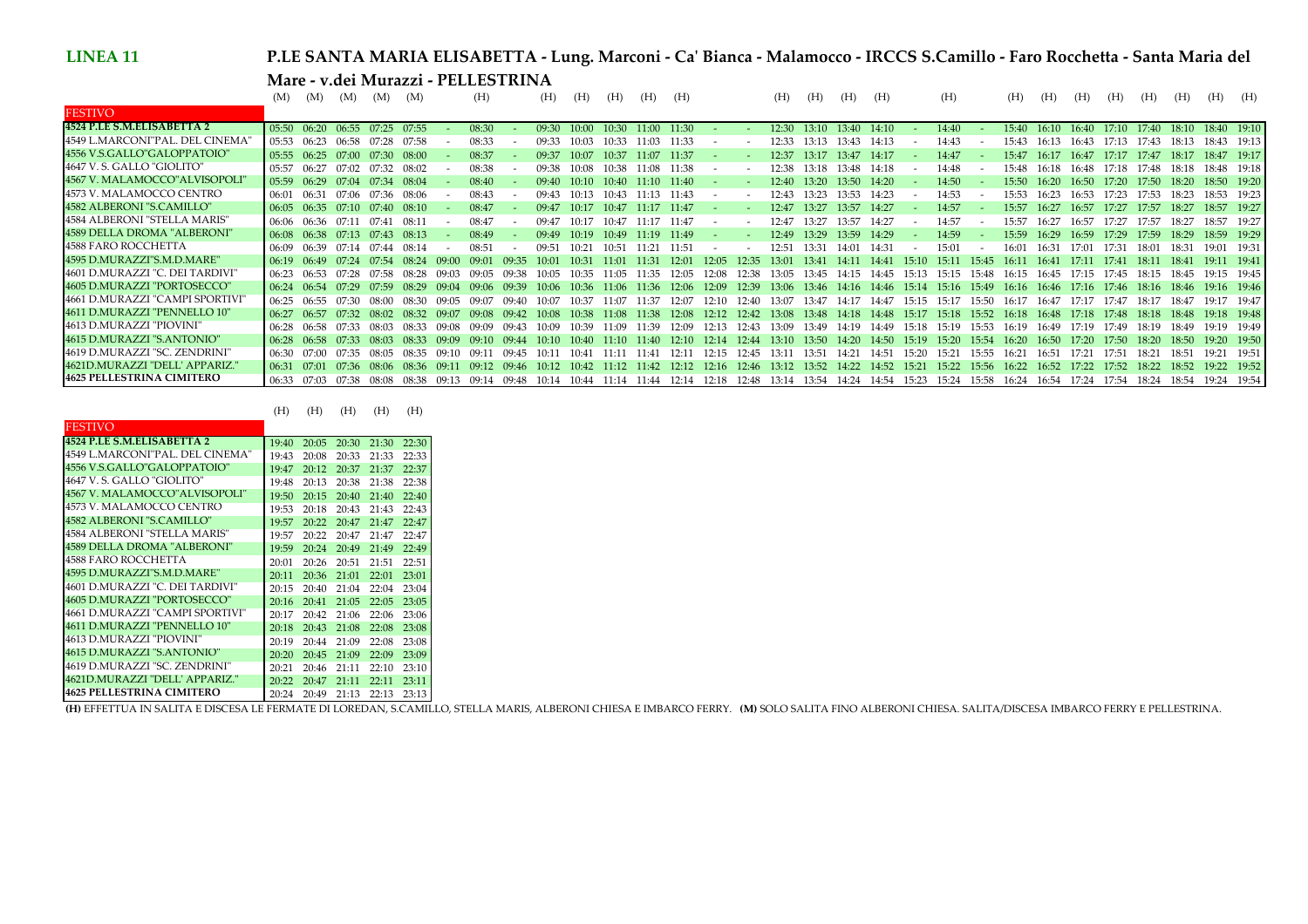## **PELLESTRINA - v.dei Murazzi - S.M.del Mare - Faro Rocchetta - IRCCS S.Camillo - Malamocco - Ca' Bianca - Lung. Marconi - P.LE SANTA MARIA ELISABETTA**

07:20 07:50 08:25 08:55 - 10:00 10:30 11:00 11:30 12:00 - 13:00 13:40 14:10 14:40 15:10 - 16:10 16:40 17:10 17:40 18:10 18:40 19:10 19:40 20:10 20:40 21:05 21:59

07:24 07:54 08:29 08:59 - 10:04 10:34 11:04 11:34 12:04 - 13:04 13:44 14:14 14:44 15:14 - 16:14 16:44 17:14 17:44 18:14 18:44 19:14 19:44 20:14 20:44 21:09 22:03

(F) (G)

|                                  |                 | (F)             | (G)                           |       |                               |         |                 |                     |                               |          |                               |             |                   |                               |       |             |                               |         |       |             |       |                                           |       |             |       |                               |         |                                                                         |                   |       |
|----------------------------------|-----------------|-----------------|-------------------------------|-------|-------------------------------|---------|-----------------|---------------------|-------------------------------|----------|-------------------------------|-------------|-------------------|-------------------------------|-------|-------------|-------------------------------|---------|-------|-------------|-------|-------------------------------------------|-------|-------------|-------|-------------------------------|---------|-------------------------------------------------------------------------|-------------------|-------|
|                                  | (K)             | (K)             |                               |       |                               | (N)     |                 | (L)                 | (L)                           | (L)      | (L)                           | (N)         | (L)               | (L)                           | (L)   | (L)         | (L)                           | (N)     | (L)   | (L)         | (L)   | (L)                                       | (L)   | (L)         | (L)   | (L)                           |         |                                                                         | (L)               | (L)   |
| <b>FERIALE</b>                   |                 |                 |                               |       |                               |         |                 |                     |                               |          |                               |             |                   |                               |       |             |                               |         |       |             |       |                                           |       |             |       |                               |         |                                                                         |                   |       |
| <b>4625 PELLESTRINA CIMITERO</b> | 06:05           | 06:40           | 07:10                         | 07:45 | 08.15                         | $08-40$ | 09.20           | 09:50               | 10:20                         | -10:50 - | 11:20                         |             | 11:50 12:20       | 13:00                         |       | 13:30 14:00 | 14:30 14:55                   |         | 15:30 |             |       | 16:00 16:30 17:00 17:30 18:00 18:30 19:00 |       |             |       |                               | 19:30   | 20.00                                                                   | 20:25 21:20       |       |
| 4622D.MURAZZI "DELL' APPARIZ."   | 06:07           | 06.42           |                               |       | 08.17                         | 08.42   | 09.22           | 09.52               | 10.22                         | $10-52$  | 11:22                         |             | 11:52 12:22       | 13:02                         |       | 13:32 14:02 | 14:32                         | 14:57   | 15:32 | 16.02       | 16:32 | 17.02                                     | 17:32 | 18:02       | 18:32 | 19.02                         | 19.32   | 20.02                                                                   | 20:27 21:22       |       |
| 4620 D.MURAZZI "SC. ZENDRINI"    | 06:07           | 06.42           | $07:12$ $07:47$               |       | 08:17                         | 08.42   | 09.22           | 09.52               | 10:22                         | 10:52    |                               |             | 11:22 11:52 12:22 | 13:02 13:32 14:02             |       |             | 14:32                         | 14:57   | 15:32 |             |       | 16:02 16:32 17:02 17:32 18:02 18:32       |       |             |       | 19:02 19:32                   |         | $20-02$                                                                 | 20:27 21:22       |       |
| 4616D.MURAZZI"S.ANTONIO"         | 06:09           | 06.44           | 07.14                         | 07.49 | 08.19                         | 08.44   | 09.24           | 09.54               | 10.24                         | 10.54    |                               | 11:24 11:54 | 12:24             | 13:04 13:34                   |       |             | 14:04 14:34 14:59             |         | 15:34 | 16.04       | 16:34 | 17:04 17:34                               |       | 18:04       | 18:34 | 19:04                         | 19.34   | 20:04                                                                   | 20:29 21:23       |       |
| 4614 D.MURAZZI "PIOVINI"         | 06:09           | 06:44           | 07:14 07:49                   |       | 08.19                         | 08.44   | $09.24$ $09.54$ |                     | 10:24                         | - 10:54  | 11:24 11:54 12:24             |             |                   |                               |       |             | 13:04 13:34 14:04 14:34 14:59 |         | 15:34 | 16:04       |       | 16:34 17:04 17:34                         |       | 18:04 18:34 |       | 19:04                         | 19.34   | 20:04                                                                   | 20:29 21:24       |       |
| 4612 D.MURAZZI "PENNELLO 10"     | 06:10           | $06 - 45$       |                               | 07.50 | 08.20                         | 08.45   | 09.25           |                     | 10:25                         | 10:55    | 11:25                         | 11:55       | 12:25             | 13:05                         | 13:35 | 14:05       | 14:35                         | 15.00   | 15:35 | 16:05       | 16:35 | 17:05                                     | 17:35 | 18:05       | 18:35 | 19.05                         | 19.35   | $20 - 05$                                                               | 20:30             | 21:25 |
| 4662 D.MURAZZI "CAMPI SPORTIVI"  |                 | $06:13$ $06:48$ | 07:18                         | 07.53 | 08.23                         | 08.48   | 09.28           | 09.58               | 10:28                         | -10.58   | 11:28                         |             | 11:58 12:28       | 13:08                         |       | 13:38 14:08 | 14:38                         | 15:03   | 15.38 | 16:08       |       | 16:38 17:08 17:38 18:08                   |       |             | 18:38 | 19:08                         | - 19.38 | 20:08                                                                   | 20:33 21:28       |       |
| 4606 D.MURAZZI "PORTOSECCO"      | 06:14           | 06.49           | 07.19                         | 07.54 | 08.24                         | 08.49   | 09.29           | 09:59               | 10:29                         | 10:59    | 11:29                         | 11:59       | 12:29             | 13:09                         | 13:39 | 14:09       | 14:39                         | 15:04   | 15:39 | 16:09       |       | 16:39 17:09 17:39                         |       | 18:09       | 18:39 | 19:09                         | 19.39   | 20.09                                                                   | 20:34 21:28       |       |
| 4602 D.MURAZZI "C. DEI TARDIVI"  | $06:15$ $06:50$ |                 |                               |       | 07:20 07:55 08:25             | 08:50   | 09.30 L         | 10:00               |                               |          | 10:30 11:00 11:30             |             | 12:00 12:30       | 13:10 13:40 14:10             |       |             | 14:40                         | - 15:05 |       |             |       |                                           |       |             |       |                               |         | 15:40 16:10 16:40 17:10 17:40 18:10 18:40 19:10 19:40 20:10 20:35 21:30 |                   |       |
| 4596 D.MURAZZI "S.M.D.MARE"      | 06:19           | 06:54           | 07:24                         | 07:59 | 08:29                         |         | 09.34           | $10-04$             | 10:34                         | 11:04    | 11:34                         |             | 12:34             | 13:14                         | 13:44 | 14:14       | 14:44                         |         | 15:44 | 16.14       | 16.44 | 17:14 17:44                               |       | 18:14 18:44 |       | 19:14                         | 19:44   | 20:14                                                                   | 20:39             | 21:33 |
| 4593 FARO ROCCHETTA              |                 |                 | 06:29 07:04 07:34 08:09 08:39 |       |                               |         |                 |                     | 09:44 10:14 10:44 11:14 11:44 |          |                               |             |                   | 12:44 13:24 13:54 14:24 14:54 |       |             |                               |         |       | 15:54 16:24 |       |                                           |       |             |       |                               |         | 16:54 17:24 17:54 18:24 18:54 19:24 19:54 20:24                         | 20:49 21:43       |       |
| 4590 DELLA DROMA "ALBERONI"      | 06:31           |                 | 07:06 07:36 08:11             |       | 08:41                         |         |                 |                     |                               |          | 09:46 10:16 10:46 11:16 11:46 |             |                   | 12:46 13:26 13:56 14:26 14:56 |       |             |                               |         | 15.56 | 16.26       |       | 16:56 17:26 17:56 18:26 18:56 19:26 19:56 |       |             |       |                               |         | 20.26                                                                   | 20:51 21:45       |       |
| 4585 ALBERONI "STELLA MARIS"     |                 |                 |                               |       | 06:33 07:08 07:38 08:13 08:43 |         |                 |                     | 09:48 10:18 10:48 11:18 11:48 |          |                               |             |                   | 12:48 13:28 13:58 14:28 14:58 |       |             |                               |         | 15:58 | -16:28      |       |                                           |       |             |       |                               |         | 16:58 17:28 17:58 18:28 18:58 19:28 19:58 20:28                         | 20:53 21:47       |       |
| 4583 ALBERONI "S.CAMILLO"        | 06:33           |                 | 07:08 07:38 08:13 08:43       |       |                               |         | 09.48           | $10-18$             | $10-48$                       |          | 11:18 11:48                   |             | 12.48             | 13:28                         | 13:58 | 14:28       | 14:58                         |         | 15.58 | 16.28       | 16:58 | 17.28                                     | 17:58 | 18:28       | 18:58 | 19:28                         | 19.58   | 20:28                                                                   | 20:53 21:47       |       |
| 4575 V. MALAMOCCO CENTRO         |                 |                 | 06:37 07:12 07:42 08:17 08:47 |       |                               |         |                 | $09.52 \quad 10.22$ | 10:52 11:22 11:52             |          |                               |             | 12.52             | 13:32 14:02                   |       | 14:32       | 15:02                         |         | 16.02 | 16.32       | 17.02 | 17.32                                     |       |             |       | 18.02 18.32 19.02 19.32 20.02 |         | 20:32                                                                   | 20:57 21:51       |       |
| 4568 V.MALAMOCCO"ALVISOPOLI"     | 06:39           | 07.14           | 07:44                         | 08:19 | 08:49                         |         | $09 - 54$       | 10.24               | $10-54$                       | 11.24    | 11:54                         |             | $12 - 54$         | 13.34                         | 14.04 | 14:34       | 15:04                         |         | 16.04 | 16.34       | 17.04 | 17.34                                     | 18.04 | 18:34       | 19.04 | 19:34                         | 20:04   | 20:34                                                                   | 20:59 21:54       |       |
| 4564 V.S.GALLO "GIOLITO"         | 06:41           |                 | 07:16 07:46 08:21             |       | 08:51                         |         | 09.56           | 10.26               | 10:56 11:26 11:56             |          |                               |             | 12.56             | 13:36                         | 14:06 | - 14:36     | 15:06                         |         | 16:06 | - 16:36     | 17.06 |                                           |       |             |       |                               |         | 17:36 18:06 18:36 19:06 19:36 20:06 20:36                               | 21:01 21:55       |       |
| 14557 V.S.GALLO"GALOPPATOIO"     | 06:43           |                 | 07:18 07:48 08:23 08:53       |       |                               |         | 09:58           | 10:28               | 10:58 11:28 11:58             |          |                               |             | 12:58             | 13:38 14:08                   |       | 14:38       | 15:08                         |         | 16:08 | -16:38      |       | 17:08 17:38 18:08 18:38 19:08 19:38       |       |             |       |                               | 20:08   |                                                                         | 20:38 21:03 21:57 |       |

(L) (L)

06:45 07:20 07:50 08:25 08:55 - 10:00 10:30 11:00 11:30 12:00

06:49 07:24 07:54 08:29 08:59 - 10:04 10:34 11:04 11:34 12:04 -

| FERIALE                          |       |       |
|----------------------------------|-------|-------|
| <b>4625 PELLESTRINA CIMITERO</b> | 22:15 | 23:15 |
| 4622D.MURAZZI "DELL' APPARIZ."   | 22:17 | 23:17 |
| 4620 D.MURAZZI "SC. ZENDRINI"    | 22:17 | 23:17 |
| 4616D.MURAZZI"S.ANTONIO"         | 22:18 | 23:18 |
| 4614 D.MURAZZI "PIOVINI"         | 22:19 | 23:19 |
| 4612 D.MURAZZI "PENNELLO 10"     | 22:20 | 23:20 |
| 4662 D.MURAZZI "CAMPI SPORTIVI"  | 22:23 | 23:23 |
| 4606 D.MURAZZI "PORTOSECCO"      | 22:23 | 23:23 |
| 4602 D.MURAZZI "C. DEI TARDIVI"  | 22:25 | 23:25 |
| 4596 D.MURAZZI "S.M.D.MARE"      | 22:28 | 23:28 |
| 4593 FARO ROCCHETTA              | 22:38 | 23:38 |
| 4590 DELLA DROMA "ALBERONI"      | 22:40 | 23:40 |
| 4585 ALBERONI "STELLA MARIS"     | 22:42 | 23:42 |
| 4583 ALBERONI "S.CAMILLO"        | 22:42 | 23:42 |
| 4575 V. MALAMOCCO CENTRO         | 22:46 | 23:46 |
| 4568 V.MALAMOCCO"ALVISOPOLI"     | 22.49 | 23:49 |
| 4564 V.S.GALLO "GIOLITO"         | 22:50 | 23:50 |
| 4557 V.S.GALLO"GALOPPATOIO"      | 22:52 | 23:52 |
| 4548 L.MARCONI"PAL. DEL CINEMA"  | 22:54 | 23:54 |
| 4524 P.I.E S.M.FLISABETTA 2      | 22:58 | 23:58 |

4548 L.MARCONI"PAL. DEL CINEMA"

**4524 P.LE S.M.ELISABETTA 2**

 23:58 **(F)** SU RICHIESTA EFFETTUA FERMATA CANADA'. - INVERNALE DAL LUNEDÌ AL SABATO **(G)** SU RICHIESTA EFFETTUA FERMATA INCROCIO VIA PARRI. **(K)** SALITA/DISCESA A PELLESTRINA E IMBARCO FERRY. SOLO DISCESA DA ALBERONI CHIESA. **(L)** EFFETTUA IN SALITA E DISCESA LE FERMATE DI ALBERONI CHIESA, STELLA MARIS, S.CAMILLO. **(N)** LIMITATA S.M.MARE